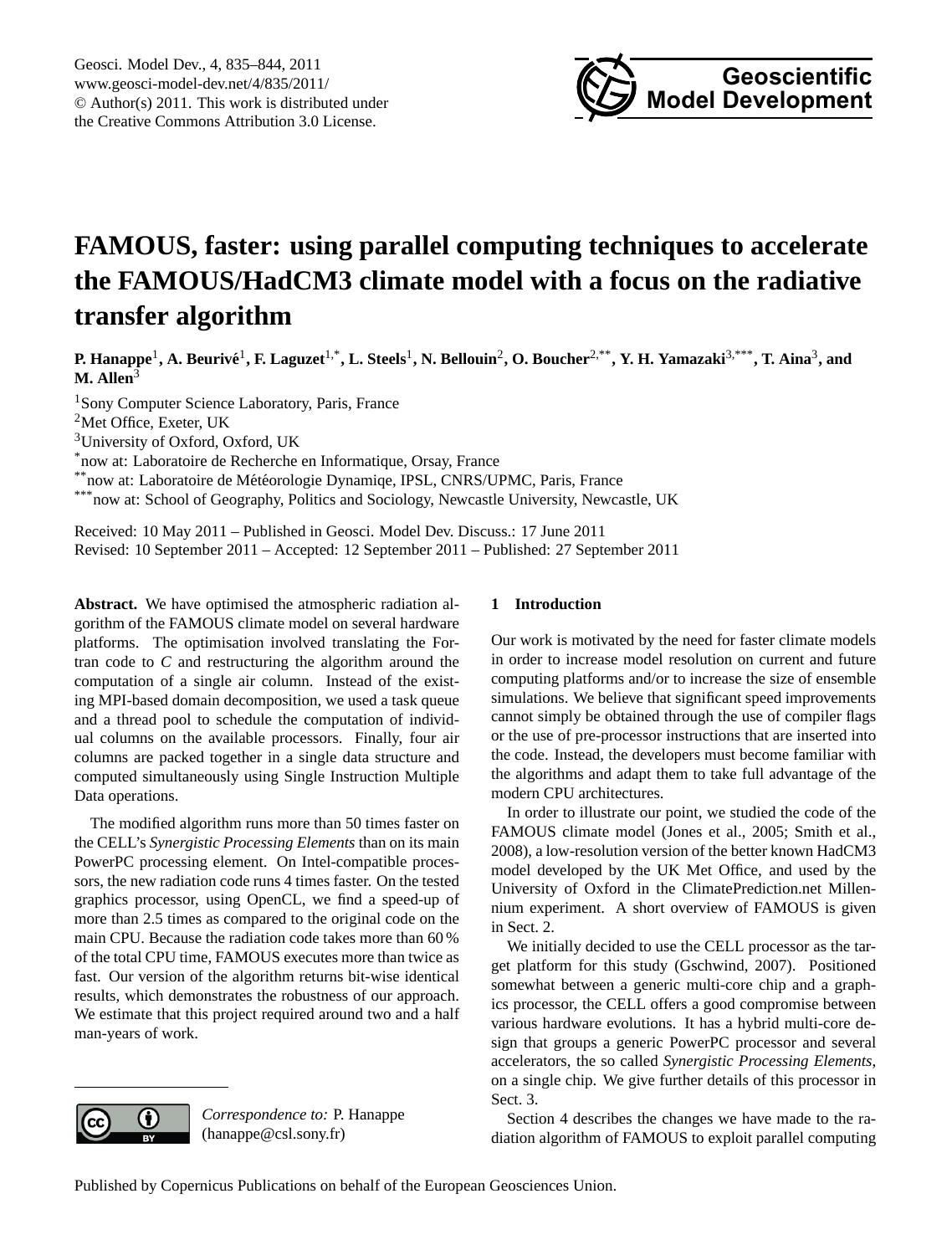techniques. Our revised code yields very large performance improvements on the CELL processor. The modifications are beneficial for other computing platforms as well, including general purpose CPUs with vector instructions, multi-core platforms, and Graphics Processing Units (GPUs). Details of the performance we achieved are given in Sect. [5.](#page-6-0)

Our results and approach are in line with the work of Zhou et al. [\(2009\)](#page-9-3) who also used the CELL processor to accelerate the computation of the radiation of the NASA GEOS-5 climate model.

#### <span id="page-1-0"></span>**2 About FAMOUS**

FAMOUS (FAst Met Office/UK Universities Simulator) is a low-resolution version of the better known HadCM3, one of the coupled atmosphere-ocean general circulation models used to prepare the IPCC Third Assessment Report, and is a particular configuration of the U.K. Met Office's *Unified Model*, which is used for both weather prediction and climate simulation. FAMOUS is designed as a fast test bed for evaluating new hypotheses quickly or for running a large ensemble of long simulations. It has been calibrated to produce the same climate statistics as the higher resolution HadCM3.

FAMOUS uses a rectangular longitude/latitude grid. The resolution of the atmospheric component is  $48 \times 36$ (7.5 $\degree$  longitude  $\times$  5 $\degree$  latitude or roughly 830 km  $\times$  550 km at the equator) with 11 vertical levels. It has a 1-h time-step for the atmosphere dynamics and a 3-h time-step for the radiation. The resolution of the ocean component is  $98 \times 72$ (3.75 $\degree$  longitude  $\times$  2.5 $\degree$  latitude) with 20 vertical levels and a 12-h time-step.

FAMOUS contains legacy code that has been optimised for previous hardware platform and that has been adapted continuously. It consists of about 475 000 lines of Fortran 77 with some extensions of Fortran 90.

The computation of the radiative fluxes in the atmosphere uses the algorithm developed by Edwards and Slingo [\(1996\)](#page-8-0).

#### <span id="page-1-1"></span>**3 About the CELL processor**

The CELL processor was jointly developed by Sony, IBM, and Toshiba. It is used mainly in Sony's PlayStation 3 game console but also in supercomputers such as the Roadrunner at the Los Alamos National Laboratory<sup>[1](#page-1-3)</sup>.

The architecture of the chip is more generally known as the CELL Broadband Engine Architecture (CBEA). One of the design goals behind this architecture was to reduce the *von Neumann bottleneck*: the slowing down of the computation due to the latency of the data transfer to and from memory [\(Backus,](#page-8-1) [1978\)](#page-8-1). Generic CPUs use a variety of techniques to reduce this latency, most notably the use of memory caches

<span id="page-1-4"></span>**Table 1.** The CPU time used by the main sub-components of FA-MOUS. The first column shows the absolute time measured on the CELL's PPE for a one month simulation (720 atmosphere timesteps, 60 ocean time-steps). We used both the gettimeofday function and the PowerPC's hardware instruction counter to measure the intervals. The second column shows the relative CPU time.

| Subroutine                             | Computation<br>time(s) | Computation<br>time $(\%)$ |
|----------------------------------------|------------------------|----------------------------|
| Ocean sub-model                        | 142.66                 | 10.04                      |
| Atmosphere sub-model                   | 1278.43                | 89.96                      |
| $\hookrightarrow$ Atmosphere physics   | 1120.47                | 78.85                      |
| $\hookrightarrow$ Radiation            | 950.34                 | 66.87                      |
| $\hookrightarrow$ Long-wave radiation  | 572.84                 | 40.31                      |
| $\hookrightarrow$ Short-wave radiation | 314.76                 | 22.15                      |
| $\hookrightarrow$ Convection           | 46.01                  | 3.24                       |
| $\hookrightarrow$ Boundary layers      | 38.86                  | 2.73                       |
| $\hookrightarrow$ Atmosphere dynamics  | 109.84                 | 7.73                       |
| $\hookrightarrow$ Adjustment           | 49.10                  | 3.46                       |
| $\leftrightarrow$ Advection            | 29.08                  | 2.05                       |
| $\hookrightarrow$ Diffusion            | 10.52                  | 0.74                       |

[\(Patterson and Hennesy,](#page-9-4) [1997\)](#page-9-4). To reduce this bottleneck on the CELL, the choice was made to simplify the logic of the main CPU and use the freed-up space to incorporate additional small processors that have direct access to low-latency, on-die memory [\(Gschwind,](#page-9-2) [2007\)](#page-9-2).

The resulting multi-core chip consists of two types of processors: the PowerPC Processing Element (PPE) and the socalled Synergistic Processing Element (SPE). The PPE is a general-purpose processor that is compliant with the PowerPC specifications. The SPE is a RISC processor that is optimised for vector operations. Each SPE has at its disposal a private Local Storage (LS) that is located on the chip. A schematic view of the CELL processor can be found in Fig. [1.](#page-2-0)

The CELL processor in the PlayStation 3 has one PPE and eight SPEs, of which six are available to programmers.

#### <span id="page-1-2"></span>**4 Porting the FAMOUS radiation code**

#### **4.1 Profiling**

The first step we took in this case study was to analyse which sub-components of FAMOUS consume most of the CPU time. Our analysis is summarised in Table [1.](#page-1-4) We obtained the run-time profile by inserting timers into the code.

The computation of the short-wave and long-wave radiation in the atmosphere stand out as the most interesting targets for parallelisation. Together they consume more than 60 % of the CPU time in spite of being called only every three hours of the atmosphere simulation.

The radiation code amounts to about 10 000 lines of Fortran code, forty times less than the total code size. The implementation, much of which is shared between the two types of

<span id="page-1-3"></span><sup>&</sup>lt;sup>1</sup>At the time of writing, it is unclear whether the CELL product line will be further developed.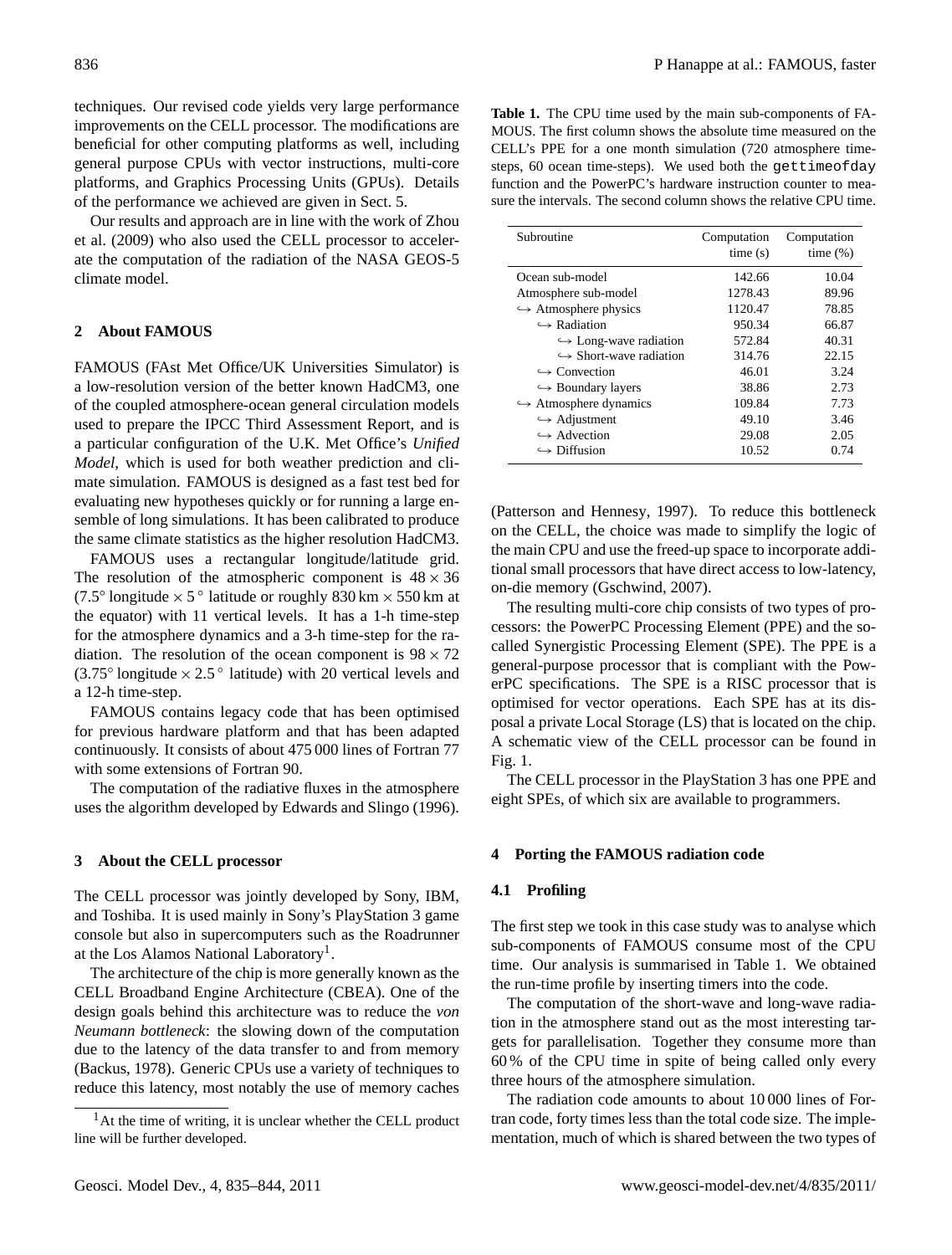radiation, does not depend on other sub-components of FA-MOUS, so it was a good candidate for a modular improvement.

## **4.2 Methodology**

The restructuring of the radiation algorithm for the CELL processor proceeded in several steps that resulted in the following intermediate versions:

*translated*: We rewrote the original Fortran code in the *C* programming language because of technical constraints, as discussed in Sect. [4.3.](#page-2-1)

*column*: The radiation can be evaluated for each air column independently and we reorganised the code to make this data parallelism explicit. Further motivation for this reorganisation is given in Sect. [4.4.](#page-3-0)

*simd*: Two types of optimisations can be applied to the *column* version. The first is the use of "SIMD" vector instructions (Sect. [4.5\)](#page-3-1).

*multi-threaded* (*mt*): The second optimisation that we applied to the *column* version is the use of multiple processors (Sect. [4.6\)](#page-5-0).

*spe*: For the CELL processor, we produced the *spe* version in which the computation of the radiation is delegated to SPEs (Sect. [4.7\)](#page-5-1).

*opencl*: For graphics processors, we translated the *column* version to the OpenCL language (Sect. [4.8\)](#page-5-2).

We validated our changes in two ways. First, the binary output generated by our modified versions of FAMOUS is bit-wise identical with the binary output generated by the original version, when the code is generated without compiler optimisations. Bit reproducibility is a strong validation for code changes on the same computing platform [\(Easter](#page-8-2)[brook and Johns,](#page-8-2) [2009\)](#page-8-2). This test is not feasible for the *spe* version because we cannot run the original code on the SPEs and because the SPEs have a different floating-point implementation than generic CPUs. We therefore introduced the second test. We ran a 120 yr simulation and compared the statistical properties of the results against a reference run (see discussion in Sect. [5.2\)](#page-6-1).

### <span id="page-2-1"></span>**4.3 Translating the code to** *C*

The initial hardware platform that we targeted in this project was the commercial version of the PlayStation 3 game console. Because no Fortran compiler existed for the SPEs, we were compelled to translate the radiation code to *C*. An additional motivation for this translation was the good support that most *C* compilers provide for the vector data types and



64-bit Power Architecture™ with VMX

<span id="page-2-0"></span>Fig. 1. A schematic overview of the CELL processor. The Pow-erPC Processing Element (PPE) and eight Synergistic Processing Elements (SPE) are connected on the Element Interconnection Bus Elements (SPE) are connected on the Element Interconnection Bus (EIB). Beside the functional units (PXU), the PPU contains level 1 and 2 caches ( $L1$  and  $L2$ ). An SPE consists of two main comand 2 caches (L1 and L2). An SPE consists of two main components, the computational unit called Synergistic Processing Unit (SPU) and the Synergistic Memory Flow Controller, (SMF) which is in charge of the data transfers. In the SPU, one can further distinis in charge of the data transfers. In the SPU, one can further distin-guish the functional units (SXU) and the Local Storage (LS). MIC stands for the memory controller. The BIC is an I/O controller. From Gschwind [\(2007,](#page-9-2) Fig. 1), with kind permission of Springer Science and Business Media. **Fig. 1.** A schematic overview of the CELL processor. The Pow-

SIMD instructions, as discussed in Sect. 4.5. Some support for SIMD instructions is provided by commercial Fortran compilers on other platforms but this adaptation would similarly require significant code changes.

We initially tested the  $f2c$  conversion program, which converts Fortran 77 code to *C*, to translate the two top-level entry Functions of the radiation and their descendants. We modi- $\frac{1}{2}$   $\frac{1}{2}$   $\frac{1}{2}$  the impact of  $\frac{1}{2}$   $\frac{1}{2}$   $\frac{1}{2}$   $\frac{1}{2}$   $\frac{1}{2}$   $\frac{1}{2}$   $\frac{1}{2}$   $\frac{1}{2}$   $\frac{1}{2}$   $\frac{1}{2}$   $\frac{1}{2}$   $\frac{1}{2}$   $\frac{1}{2}$   $\frac{1}{2}$   $\frac{1}{2}$   $\frac{1}{2}$   $\frac{1}{2}$   $\frac{1}{2$ fied *f2c* to recognise the Fortran 90 features but found that the produced  $C$  code was not satisfying. The array indexing of the *C* code reflected the Fortran indexing and did not help us for the subsequent restructuring of the algorithm. More importantly, because we did not obtain bit-wise identical results, we lost an indispensable code validation method. We therefore embarked upon a gradual manual translation process in combination with constant testing.

The main difficulty of this translation stems from the differences in the memory layout and in the indexing of the arrays between Fortran and *C*. To detect errors, we set up a testing environment that compared the subroutines' input and output arguments between the translated and the original version.

During this conversion process, we deleted unused code sections and a fair number of *if-then-else* statements in low-level computation routines that select which version of the algorithm is used. This results only in a minor loss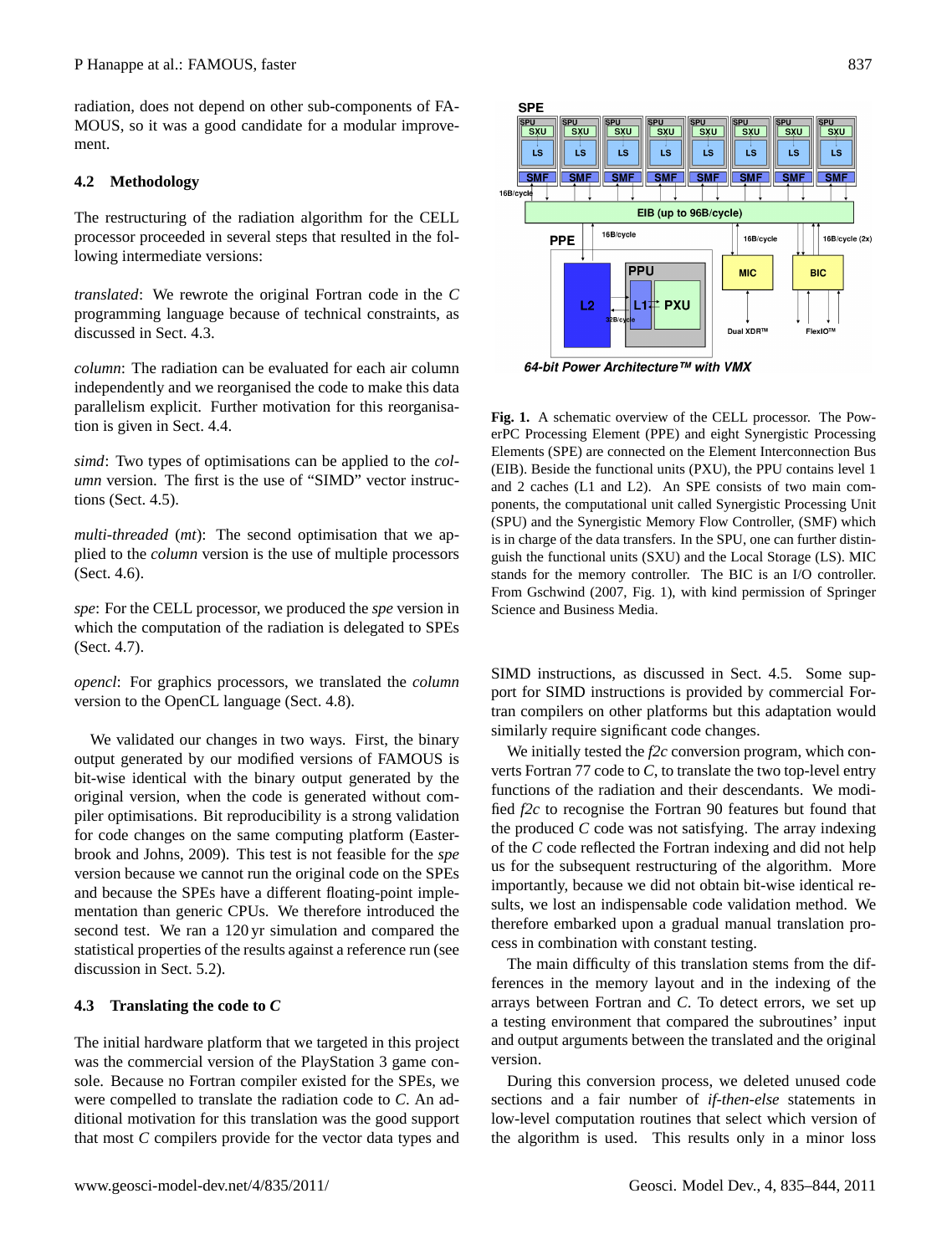

<span id="page-3-2"></span>Fig. 2. Four instances of the array variable *t*, which extends over **Fig. 2.** Four instances of the array variable *t*, which extends over all layers of the column, are packed together into a single array of all layers of the column, are packed together into a single array of vectors. vectors.

configuration is not expected to be changed. task n task i+1 task i task i-1 task 1 task 0 in the flexibility of the radiation code because FAMOUS'

#### <span id="page-3-0"></span>Com 4.4 Computing the radiation per column

Figure to the transfer are top-level in the top-level radiation function function  $\frac{1}{2}$  contains  $\frac{1}{2}$  contains function function function function function function function function function function function fun thread through the threading the three tasks are through the task queue. The task queue and the task queue. call the resulting code the *column* version. At low spatial resolutions, the net radiative fluxes across the boundaries of neighbouring columns are negligible compared to the fluxes across the layers of the atmosphere. Most columns. We restructured the algorithm taking the column as the guiding principle because this organisation is more advantageous for the CELL processor, as discussed below. We

28 P from its Cray heritage, the machine on which the code was son it does not compute one column at a time stems, in part, and simulating these sub-domains concurrently). The readivision of the global surface into several large sub-domains <sup>2</sup> lelism, although it does handle domain decomposition (the The original code does not explicitly use this data paraldeveloped. Vector machines can efficiently *chain* together grid cells in the layer. Each subroutine thus touches upon a the atmospheric layers and the inner loop iterates over the execute the same two nested loops: the outer loop traverses processor. Most subroutines in the original code repeatedly  $\ddot{\phantom{0}}$ These long arrays are fed as often as possible to the vector array that spawns the 1728 horizontal grid cells of a layer. code therefore stored a variable of the algorithm in a long subsequent operations on variable size vectors. The original structure of the original algorithm. large memory area of about 74 KB per variable. The following code extract (simplified for clarity) gives an idea of the

```
function trans_src_coef(lambda,tau,gamma,trans)
real xlamtau(n_cells, n_layers);
loop i=1, n_layers:
   loop l=1,n_cells:
     xlamtau(l,i) = -lambda(l,i)*tau(l,i);loop i=1, n_layers:
```

```
loop l=1, n_cells:
    xlamtau(1,i) = exp(xlamtau(1,i));
loop i=1, n layers:
 loop l=1, n_cells:
    trans(1,i)= xlamtau(1,i)*(1-gamma^2);
```
Modern CPUs have a considerable amount of logic to keep the functional units of the CPU busy, such as large memory caches, super-scalar execution, branch prediction, and deep instruction pipelines. The original algorithm is not well suited, however, for the CELL's SPUs, with their 256 KB of local storage. Processors with small memory caches or with simplified logic, such as embedded processors, are also likely to suffer.

The SPE and graphics processors are better adapted for *stream processing*: they can efficiently apply the same (small) algorithm to many (small) data structures. Our changes to the radiation code reflect that architecture. We store all the data for one column in a single data structure, group all column data structures into one big array, and then apply the modified radiation algorithm to all array elements. With these changes, each subroutine accesses a much smaller memory area of approximately 44 bytes per variable, compared to 74 KB in the original version.

In practice, the inputs and the outputs are stored in two separate data structures. We also introduced a third data structure that groups all the information about the spectral bands and the radiative properties of the trace gases. This spectral data is initialised once during the start-up of the model and subsequently reused.

When the top-level radiation subroutines are called, the input data is reorganised into the single-column data structures. This reorganisation costs some CPU time, as we will see later. After the reorganisation, a single top-level loop remains that iterates over all the columns and calls our modified radiation algorithm for each, as indicated in the following pseudo-code:

```
function sw_radiation(args)
  if (first_call)
    init_spectral_data(args, spectrum);
  loop l=1, n_columns:
    copy_arguments_to_input(args, in);
    swrad_one_column(spectrum, in, out);
    copy_results_to_output(out, args);
```
#### <span id="page-3-1"></span>**4.5 Using SIMD instructions**

SIMD stands for Single Instruction Multiple Data and, in general, denotes a set of CPU instructions that apply the same operation to all elements of the vectors passed as arguments. Well-known examples include the PowerPC AltiVec instructions and the Streaming SIMD Extensions (SSE) found in Intel-compatible processors.

Vector machines, such as the Cray supercomputers, could efficiently apply several operations in series to variable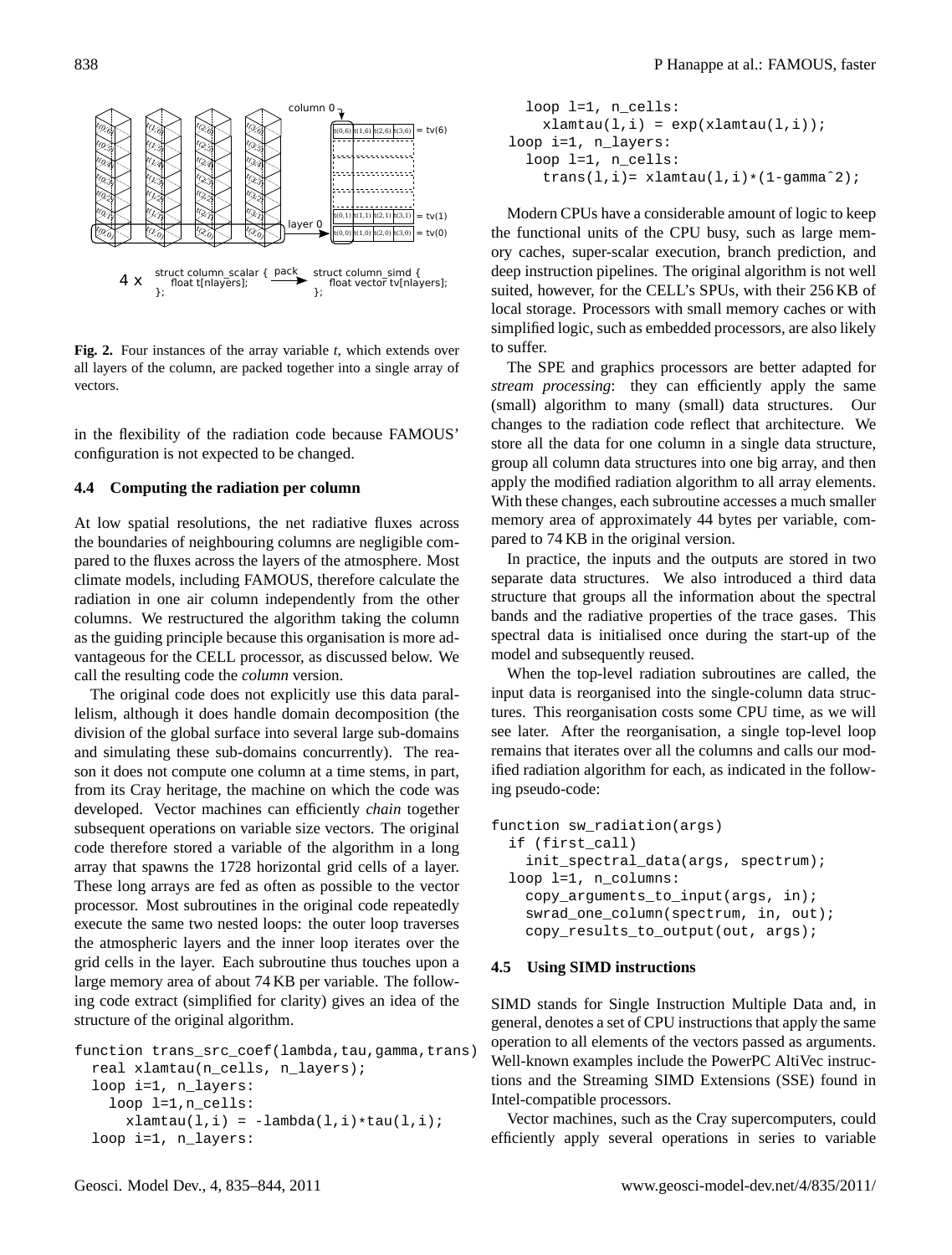Fig. 3. Th **Fig. 3.** The exchange of tasks between the top-level radiation function and the threads in the thread pool through the task queue.



Fig.  $4$ . 287.8 Fig. 4. Graphs showing the effects of rounding-errors on the **Fig. 4.** Graphs showing the effects of rounding-errors on the decadal means of a 120 yr simulation using three different imple-0.5 (original version), the Intel SSE extensions and libsimdmath (sse  $B = \text{SUS } (XZ)$  i mentations of FAMOUS using: the Intel standard floating-point unit version), the CELL SPEs (spe version).

<span id="page-4-1"></span>implementations introduce fixed-size vector data types and multiple arithmetical units to execute the operations. These of SIMD are based on the notion of data parallelism and use 0.1 ficient pipeline. Most current commercial implementations tion of pipeline parallelism in which the mathematical oplength vectors. The underlying implementation uses the noerations on the vectors are chained together through an efincorporate new registers to operate on them. For scientific computing, vectors of four single precision floating-points numbers are mostly used although the SSE instructions on Intel can also operate on vectors of two double precision numbers.

but of different columns, into the adjacent vector slots (see also requires special care because vector varies of  $\overline{E}(p, 2)$ . This data layer is example layers as ethnology of a used as an index into an array arrays. This data higher is generally higher as structure by<br>*arrays*. This approach requires minimal changes to the code We applied the changes described above and computes four columns at once. The alternative organ-version, lead simplest solution is to pack the values of the same layer, Fig. [2\)](#page-3-2). This data layout is generally known as *structure of*

<span id="page-4-0"></span>Near-surface temperature (K) **isation**, called *arrays of structures*, would have been much more cumbersome because the radiation algorithm contains recursive loops that are hard to express using SIMD instructions.

> tensions for SIMD vectors. Most compilers recognise vector The top-level functions must pack together the input data of four columns into a single data structure. The algorithm itself remains largely unchanged thanks to the compiler exdata types and translate the common mathematical operators to the appropriate SIMD instructions. Mathematical functions, such as the logarithmic or exponential functions, must be replaced with their vectorised versions, however, and we used the libsimdmath library [\(Dersch,](#page-8-3) [2008\)](#page-8-3).

> > $TMD$  vector when the variable  $x_1$  is a SIMD vector: Conditional expressions require some special care. The *if-then-else* expression below will not return correct results

$$
\begin{aligned}\n\text{if } (x1 != 0) \\
x3 &= x2 / x1; \\
\text{else } x3 &= abs(x2);\n\end{aligned}
$$

A correct approach is to replace the conditional with a *predication* through the use of a *select* instruction:

```
mask = compare\_not\_equal(x1, 0);x3 = select(maxk, x2 / x1, abs(x2));
```
ers to operate on them. For scientific values. Note that this technique computes both results first A bit mask is first computed using a *vector compare* instruction. The mask is then used to select the requested Fig. 4. Graphs show in the effects.<br>To use the SIMD instructions for the radiation code, the two branches is relatively small.  $(x_2/x_1$ , and  $abs(x_2)$ ) and then picks the correct value [\(Fisher](#page-9-5) [and Dietz,](#page-9-5) [1998\)](#page-9-5). For processors without branch prediction, such as the SPE, the select construct will offer better performance than a conditional expression when the code of the two branches is relatively small.

1 is to pack the values of the same layer, Code that uses look-up tables, such as interpolation tables, also requires special care because vector values cannot be used as an index into an array.

> We applied the changes described above on our *column* version, leading to new code, called the *simd* version.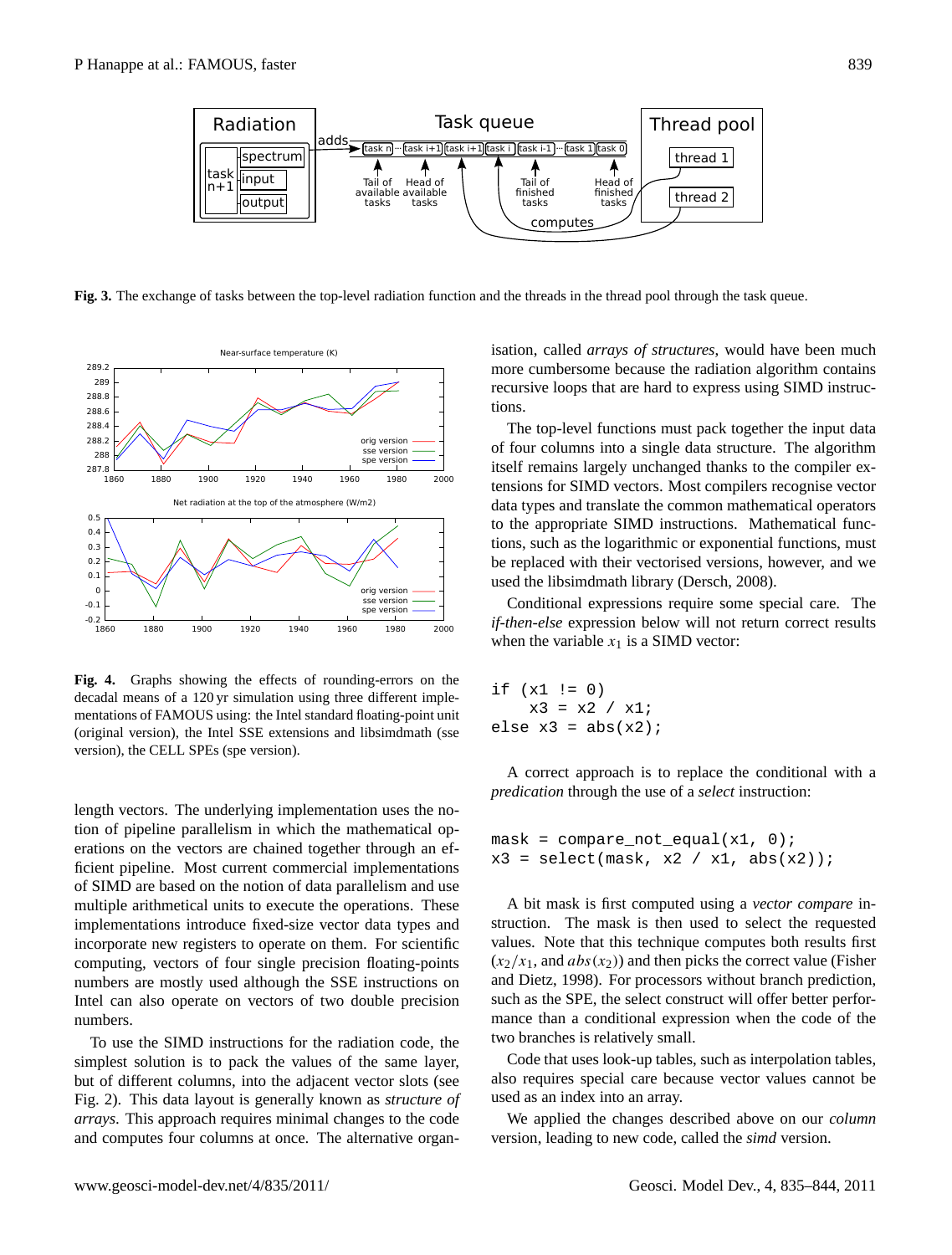

<span id="page-5-3"></span>**Fig. 5.** The computation time of the long-wave and short-wave radiation as a function of the number of SPEs used.

# <span id="page-5-0"></span>**4.6 Distributing the computation 4.7** Using the SPI

We developed the *multi-threaded* version of the code in order to facilitate the distribution of the computation on the SPEs.

of domain decomposition, used to divide the data set by the cided to extend the multi-threaded version wi steps of our comparison to the comparing of the gettimes less than 2.5 KB of SPE storage.<br>For each SPE, one pool thread is created on the PPE. Ordinarily, FAMOUS uses MPI-based domain decomposition to distribute the computation of the radiation. In this approach, it is important to distinguish between the technique number of available computing nodes, and the MPI technology, used to distribute the computation to the computing nodes.

sure the intervals. The intervalse column shows the second column sets are too large to be stored in the SPE's Local Store. The second The SPE transfers the spectral data a  $SPE$  computation computation computation computation. The SPE copies the output to mentation of MPI for the SPEs was available (see also the  $W$ Domain decomposition is not well suited for the CELL processor, because, with only six SPEs, the resulting data MPI standard would be an appropriate choice to distribute the computation to the SPEs, but no freely available implediscussion in the next section).

data structure. This task holds a reference to spectral data,<br> $60 \text{ KB}$ . The data heap requires approximately able, one of the computing threads in the thread pool removes<br>able, one of the computing threads in the thread pool removes<br>is the number of lavers in the atmosphere These two constraints lead us to use a *thread pool* and a *task queue* to distribute the computation over several processors. For each column, the top-level function prepares a task the input, and the output data. The tasks are then inserted into the queue of available tasks. As soon as a task is availthe task from the queue and computes the output. After the computation, the task is marked as finished and handed back to the main application (see Fig. [3\)](#page-4-0).

sion for distributed memory systems, such as computing<br>sion for distributed memory systems, such as computing<br>use many spectral wave bands or that have  $\frac{1}{2}$  clusters, could easily be written with the help of the MPI  $\frac{1}{2}$  resolution.  $\frac{10}{10}$   $\frac{10}{10}$   $\frac{10}{10}$   $\frac{10}{10}$ We only implemented the parallel computation on sharedmemory multi-processor systems, but we expect that a verstandard.

#### <span id="page-5-1"></span>**4.7 Using the SPEs**

bute the computation of the radiation. In this either unstable, or more complex and slower than our solu-<br>important to distinguish between the tophnique ailable computing nodes, and the MPI tech-<br>ality provided in IBM's libspe2 library. The resulting binary We studied the existing software solutions available for the CELL to distribute the code to the SPEs. We found that most of the higher-level development libraries for the SPEs were tion [\(Laguzet,](#page-9-6) [2009\)](#page-9-6). To distribute, the computation we decided to extend the multi-threaded version with the functioncode requires less than 2.3 KB of SPE storage.

composition is not well suited for the CELL Whenever a pool thread obtains a task, it signals its asso- $\epsilon$  PPE. needed to transfer the data to the data to the data to the SPE's second the SPE's second the SPE's second the SPE's second the SPE's second the SPE's second the SPE's second the SPE's second the SPE's second the SPE's seco clated SPE that new work is available using a *notification* signal. The SPE transfers the spectral data and the input to ciated SPE that new work is available using a *notification* its local storage and runs the radiation algorithm. After the computation, the SPE copies the output to main memory and wakes up the PPE thread using the *interrupt mailbox*.

The memory space needed to execute the radiation algonodie the computation over several proces-<br>humn the top-level function prepares a task<br>of the SPC, which is output data. The tasks are then inserted  $2.5 \times L$  kilobytes, where B is the number of wave-bands used l computes the output. After the eleven layers and uses up to eight spectral bands, resulting in roughly 100 KB of data storage. We measured that the max-<br>Fig. 3). Fig. 31. Fig. 31. Fig. 31. Expansion stack is close to 11 KB. The ed the parallel computation on shared-<br>limited size of the local storage has thus not been an issue The ISSUE<br>The computation time (in second) and the speed in second in second in the speed in the speed in the speed in  $\mathcal{S}$ vertical rithm, including the binary code, the data heap, and the exeis limited to 256 KB. The binary code consumes around 60 KB. The data heap requires approximately  $3.5+8.8\times B+$ to describe the spectral properties of the trace gases and L is the number of layers in the atmosphere. FAMOUS has imum depth of the execution stack is close to 11 KB. The for FAMOUS, but could become a concern for models that use many spectral wave-bands or that have a high vertical resolution.

# <span id="page-5-2"></span>**4.8 The OpenCL version for graphics processors**  $\mathbf{a}$

To show that the re-structured code is well adapted to the come version Famous Late architecture of graphics processors, we decided to translate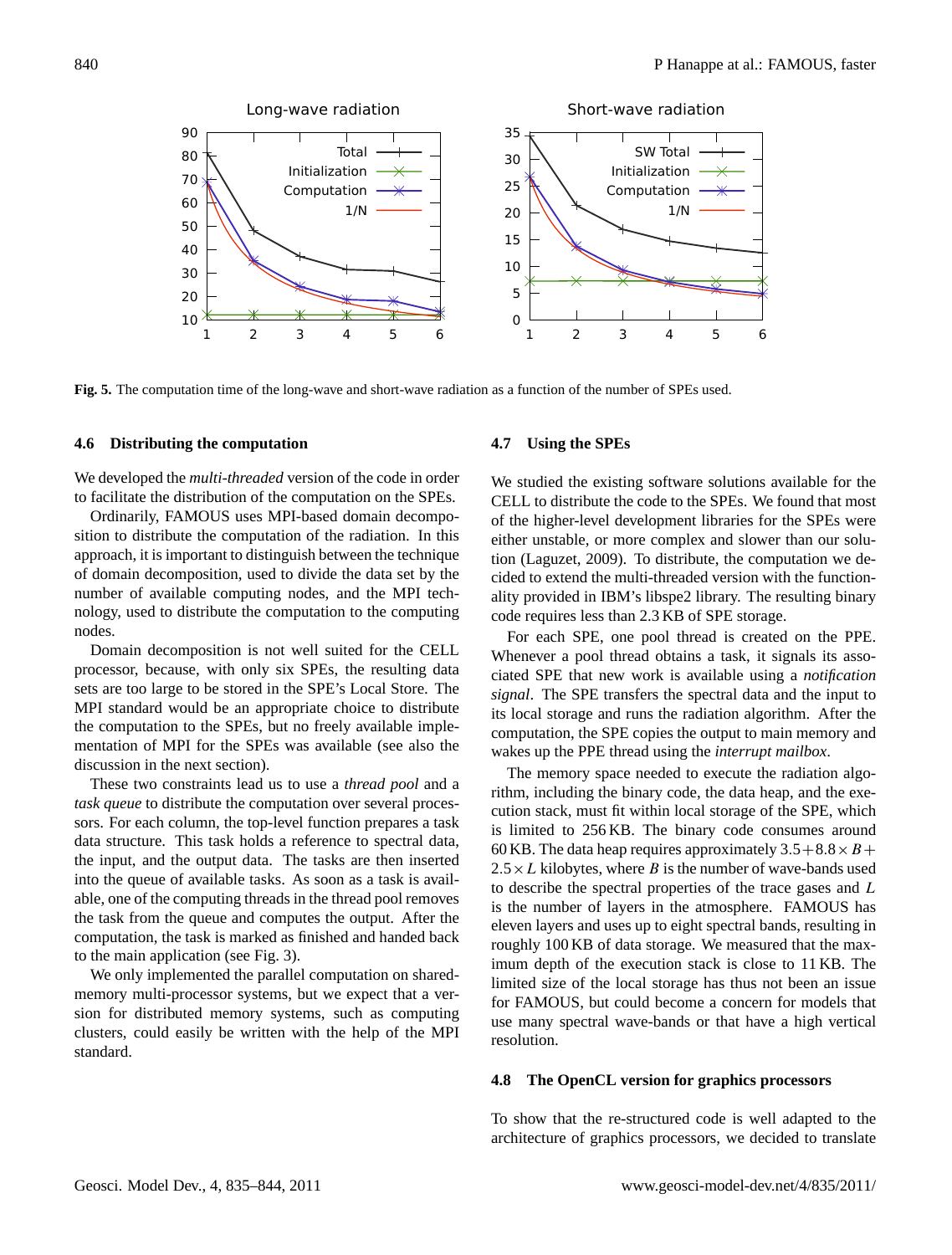<span id="page-6-3"></span>**Table 2.** The computation times (in seconds) and speed-up factors (columns marked with  $' \times$ ) of FAMOUS, the short-wave radiation (SW), and the long-wave radiation (LW) for the different code versions. The time indicated for FAMOUS excludes the work done during the start-up of the program. The model was run for 720 atmosphere time-steps. For the spe version, the number between parentheses indicate how many columns were computed simultaneously using SIMD, and how many SPEs were used concurrently.

| Code        | <b>FAMOUS</b> |      | LW    |       | SW    |          |
|-------------|---------------|------|-------|-------|-------|----------|
| version     | s             | X    | S     | ×     | S     | $\times$ |
| original    | 1446.5        |      | 630.8 |       | 321.8 |          |
| column      | 1394.1        | 1.04 | 657.3 | 0.96  | 256.3 | 1.26     |
| mt(2 thr.)  | 1167.8        | 1.24 | 495.9 | 1.27  | 193.4 | 1.66     |
| spe $(1/1)$ | 844.9         | 1.71 | 274.7 | 2.30  | 107.9 | 2.98     |
| spe $(1/6)$ | 531.3         | 2.72 | 50.2  | 12.56 | 20.4  | 15.78    |
| spe $(4/6)$ | 490.7         | 2.95 | 22.3  | 28.24 | 10.8  | 29.69    |

the algorithm to the Open Computing Language (OpenCL, version 1.0), which is a C-like language to program graphics processors.

We worked with the scalar column version of the algorithm, not the SIMD version. The data structure for all the columns are stored sequentially in a single, large, array that is transfered to the graphics card. The GPU applies the radiation algorithm to every column and the results are copied back to main memory.

#### <span id="page-6-0"></span>**5 Stability test and performance benchmarks**

Before we take a look at the results of our benchmarks, we will evaluate the impact of the differences in the floatingpoint computation on the stability of the climate simulations.

#### **5.1 Testing platform**

All tests were performed on PlayStation 3 hardware running GNU/Linux, Fedora release 8. The code was compiled using the GNU compiler suite, gcc and gfortran version 4.1.2, for the 32-bit PowerPC architecture. When compiler optimisations were enabled, we used the -O3 flag. The radiation was computed using single-precision floating points<sup>[2](#page-6-2)</sup>.

The tests for the Intel compatible platforms were performed on a Sony VAIO VPC-F11S1E equipped with an Intel Core i7 Q720 at 1.6 GHz. All code was compiled using gcc and gfortran version 4.4.3. We used the same laptop for the benchmarks on graphics processors, a Nvidia GeForce GT 330M with 48 CUDA cores running at 1265 MHz. All OpenCL code was developed using nVidia's development kit.

**Table 3.** Comparison of the computation time versus the time to initialise the column data structure and copy the results back (finalisation). The third column shows the computation's speed improvement.

| Code version |           | Initialisation $\&$ | Computation |          |  |
|--------------|-----------|---------------------|-------------|----------|--|
|              |           | finalisation $(s)$  | (s)         | $\times$ |  |
|              | original  | 4.63                | 317.08      |          |  |
| SW           | column    | 5.23                | 251.08      | 1.26     |  |
|              | spe $(6)$ | 10.39               | 4.17        | 76.0     |  |
|              | original  | 7.78                | 622.65      | 1        |  |
| LW           | column    | 8.65                | 648.64      | 0.96     |  |
|              | spe $(6)$ | 16.30               | 10.97       | 56.8     |  |

#### <span id="page-6-1"></span>**5.2 The effects of rounding errors on the SPEs**

The single-precision floating point calculations on the SPEs are not fully compliant with the IEEE 754 standard. In particular, the rounding mode of floating-point operations is always truncation, while CPUs typically round the intermediate results to the nearest value. To evaluate the effects of the truncation on the stability of the climate model, a 120 yr simulation was performed and the result compared to a reference run. This simulation was forced by historical changes in greenhouse gas concentrations, solar forcing, volcanic aerosols, and a time-varying climatology of sulphate aerosols.

As can be seen in Fig. [4,](#page-4-1) the decadal mean of the global average surface temperature computed by the *spe* version (blue line) evolves differently than the output of the reference simulation (red line). However, the results did not show any instability or bias and the statistical differences between the versions are comparable to running the unmodified model on different platforms or with different compiler configurations (see also [Knight et al.](#page-9-7) [\(2007\)](#page-9-7) for a discussion on how the hardware variation effects the model behavior). The green line in the figure shows the results obtained with the *simd* version using Intel's SSE.

#### **5.3 The benchmark tests on the CELL processor**

The performance numbers discussed in this section were obtained by running FAMOUS on the CELL processor for one simulated month, or 720 atmospheric time-steps. The computation times on the PPE and the SPE were determined using the CPU clock tick counters (using the *mftb* instruction on the PPE and the hardware *decrementer* on the SPE). The standard *gettimeofday* function was used for verification.

In Table [2,](#page-6-3) we see that the *column* version offers little performance improvements over the original code version. The multi-threaded (mt) version, however, yields a speed improvement of 1.24 because the PPE has hardware support to execute two threads simultaneously. The real improvements

<span id="page-6-2"></span><sup>2</sup>ClimatePrediction.net also uses a single-precision version of FAMOUS.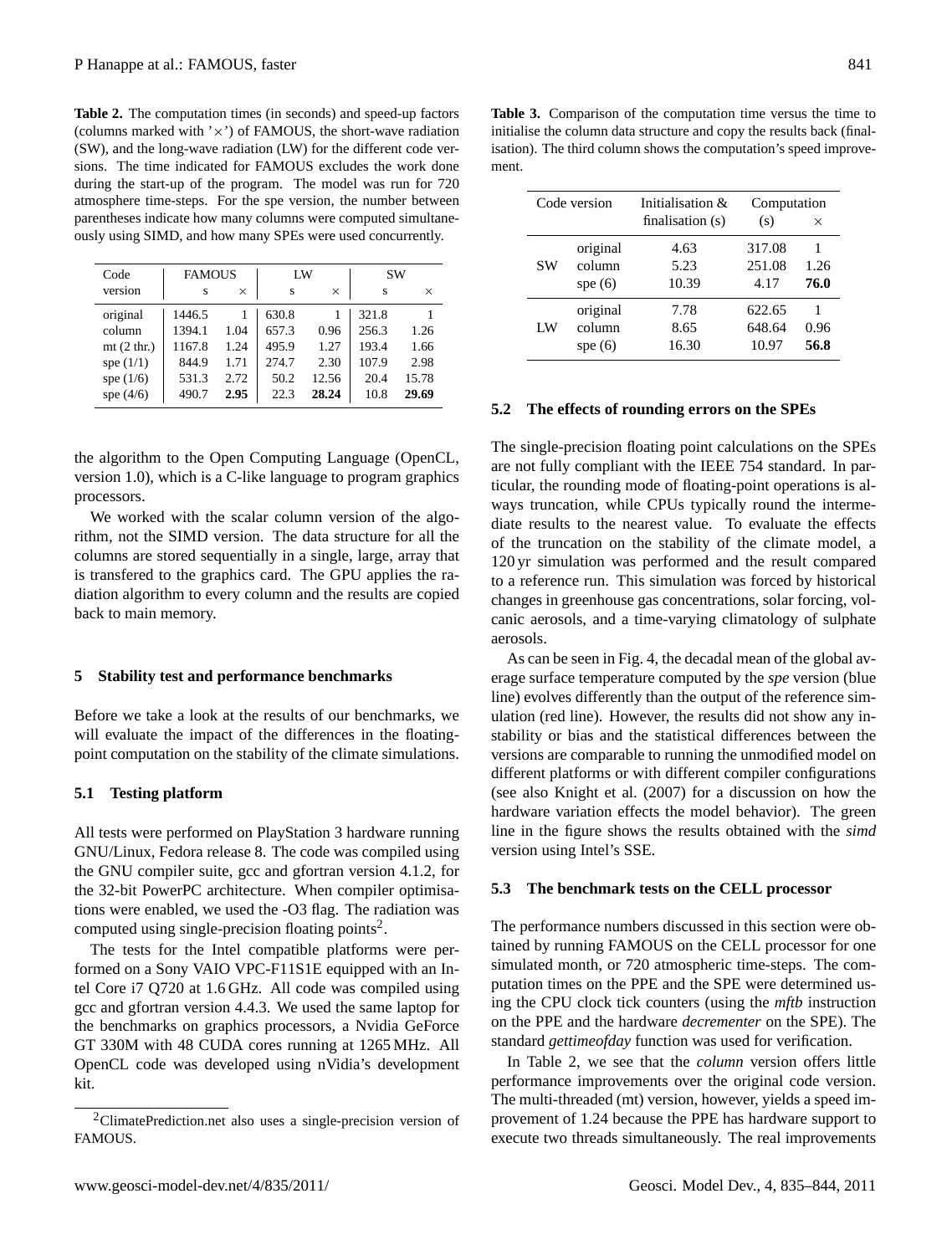<span id="page-7-0"></span>**Table 4.** Comparison of the computation time versus the time needed to transfer the data to/from main memory and the SPE's local storage.

|             | LW(s)  | SW(s)  |
|-------------|--------|--------|
| Copy input  | 0.0147 | 0.0115 |
| Computation | 10.97  | 4.17   |
| Copy output | 0.0021 | 0.0020 |

<span id="page-7-1"></span>**Table 5.** The computation time (in seconds) and the speed improvement ('x' column) for FAMOUS, the long-wave (LW), and short-wave (SW) radiation for the different versions of the radiation algorithm on the Intel test platform.

| Code version | <b>FAMOUS</b> |          | LW     |      | <b>SW</b> |      |
|--------------|---------------|----------|--------|------|-----------|------|
|              |               | $\times$ |        | ×    |           | ×    |
| original     | 275.80        |          | 125.26 |      | 60.73     |      |
| column       | 338.14        | 0.82     | 169.35 | 0.74 | 82.92     | 0.73 |
| simd         | 132.09        | 2.09     | 31.00  | 4.04 | 14.88     | 4.08 |

come when the computation is executed using an SPE. When we apply 6 SPEs to the task, the computation time for the radiation is further reduced more than 5-fold. Finally, when four columns are packed together and computed simultaneously (as described in Sect. [4.5\)](#page-3-1) we observe the fastest computation time.

If we do not take into account the time to reorganise the data and we consider only the time to compute the radiation, we see a speed improvement of 76 and 56 for the SW and LW radiation, respectively. This reveals the full potential of our method because the initialisation overhead could be avoided if we had fully adapted the FAMOUS code and the proposed column data structures were used throughout.

In Table [4,](#page-7-0) we see that the time needed to transfer the data back and forth between the main memory and the SPE's local stores is more than two orders smaller than the computation time and there is little risk of saturating the communication bus. This positive result is likely to be reproducible for other column-based radiation algorithms. We did not implement a double-buffering scheme to overlap the data transfers with the computation because the small gain in performance does not justify the additional code complexity.

The algorithm scales very well with the number of SPEs, even though the test was limited to six processors. In Fig. [5,](#page-5-3) the initialisation time appears as a constant. The computation time, including the data transfers, is almost inversely proportional to the number of deployed SPEs. This was to be expected because the data transfers have a small cost.

The time that is needed to convert the original Fortran arrays to the new column data structures is relatively costly. For the SW radiation, this reorganisation requires more time than the computation. Because of the reorganisation over-

<span id="page-7-2"></span>**Table 6.** The computation time (in seconds) and the speed improvement ('x' column) for FAMOUS, the long-wave (LW), and shortwave (SW) radiation for the original version of the radiation algorithm on the Intel Core i7 Q720 and the OpenCL version running on the Nvidia GeForce GT 330M.

| Code version | <b>FAMOUS</b>    |      | LW         |   | <b>SW</b>    |      |
|--------------|------------------|------|------------|---|--------------|------|
|              |                  | ×    |            | x |              |      |
| original     |                  |      | 1   125.26 |   | $1 \t 60.73$ |      |
| column       | 275.80<br>168.48 | 1.64 | 45.38 2.76 |   | 21.50        | 2.82 |

head, the speed improvements of the drop-in replacements for the SW and LW subroutines is less, but still approximately 30 times faster than the original subroutines.

The overall speed of FAMOUS increases by a factor of three. The *spe* version simulates 15 yr per wall-clock day, up from 5 yr day<sup>-1</sup> for the original version.

We could have applied additional optimisation techniques in addition to using SIMD operations and replacing conditionals with predications. Other techniques to consider include the use of software pipelines, faster synchronisation techniques between the PPE and the SPE, and doublebuffering the data transfers [\(Eichenberger et al.,](#page-8-4) [2005\)](#page-8-4). However, these improvements would have a marginal impact on the overall computation time of FAMOUS: the new performance is now determined by the serial code running on the PPE (e.g. the dynamics of the atmosphere and oceans).

#### **5.4 Intel-compatible processors**

The results in Table [5](#page-7-1) show that the SIMD version of FA-MOUS on Intel-compatible CPUs runs more than two times faster than the original version. The radiation algorithm is executed more than four times faster. The *simd* version simulates roughly 54 yr in one wall-clock day, compared to 26 yr day<sup>-1</sup> for the original version.

#### **5.5 Graphics processors**

The benchmark results on the graphics processor are displayed in Table [6.](#page-7-2) We see a 2.5 times reduction in the computing time. It is likely that further speed improvements can be obtained when SIMD vector instructions are used on the GPU. The benchmark data should not be considered representative of the performance of GPUs versus CPUs in general. The work spent on porting the code to OpenCL, approximately one week, and the performance results above are a strong indication, however, that the organisation of the radiation code in columns is also appropriate for graphics processors.

As shown in Table [7,](#page-8-5) the time for the computation largely outweighs the time for the data transfer from/to the GPU's memory, similar to the results obtained on the CELL processor.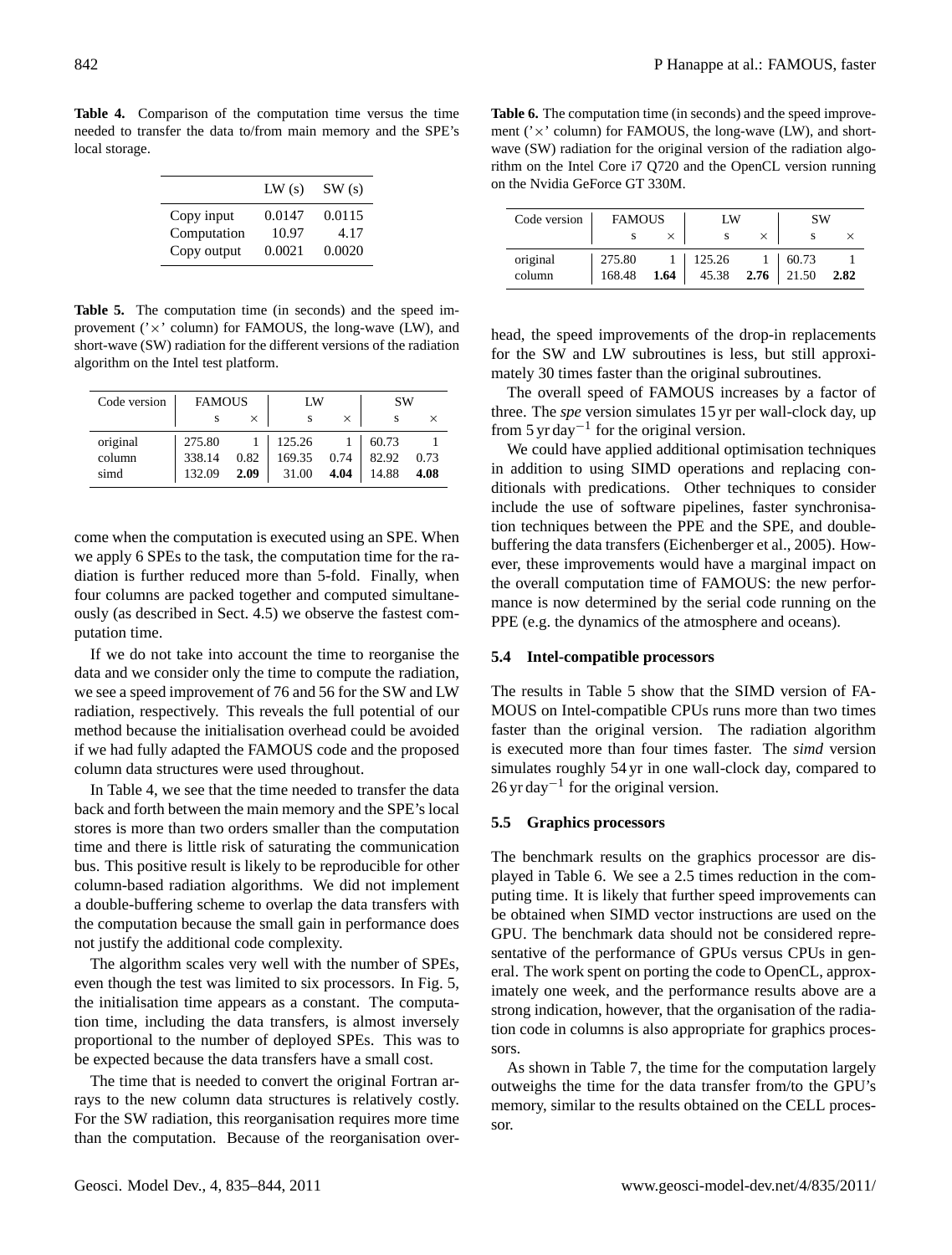<span id="page-8-5"></span>**Table 7.** Comparison of the computation time on the GPU versus the time needed to transfer the data to/from main memory and the GPU's local memory.

|             | LW(s) | SW(s) |
|-------------|-------|-------|
| Copy input  | 0.70  | 0.54  |
| Computation | 41.40 | 19.54 |
| Copy output | 0.14  | 0.12  |

#### **6 Conclusions**

It is now generally understood that future performance improvements of computing hardware will come mainly from increased use of parallel computing [\(Asanovic et al.,](#page-8-6) [2009\)](#page-8-6). The rise of graphics processing units (GPU) for generalpurpose computation [\(Owens et al.,](#page-9-8) [2007\)](#page-9-8) has also led to the use of hybrid CPU-GPU platforms for scientific computing. In addition, the high power consumption and the stagnating performance of generic CPUs has made the use of cheaper embedded processors more attractive for scientific computing [\(Wehner et al.,](#page-9-9) [2008\)](#page-9-9).

In this paper, we believe we have made a clear case that a re-evaluation of the structure of existing algorithms for these novel computing platforms can yield a high return on investment. Our reorganisation of the FAMOUS radiative transfer algorithm resulted in a 30-fold speed improvement on the CELL processor, a 4-fold speed improvement on the Intel processor, and a 2.5 speed improvement on GPUs.

The effort for recoding may be significant, though. The programming of the CELL and graphics processors remains, in general, a difficult technical task. We were fortunate, however, that the radiation algorithm exhibits a form of data parallelism that is suitable for SIMD instructions.

The achieved reduction in computing time not only means faster results. It may now be reasonable to call the fast radiation code at every atmosphere time-step, instead of every three time-steps, to improve the sampling of interaction of the clouds with the radiation.

After our code changes, the performance of FAMOUS is determined mainly by the other components, in particular, by the dynamics of the atmosphere and oceans (see Table [1\)](#page-1-4). This reflects Amdahl's law, which states that the performance of parallel applications is largely determined by the performance of the serial code segments. It is unlikely that the same speed-up factors can be obtained for all components of FAMOUS. Continuing the optimisation of FAMOUS beyond the radiation code would require a continued effort with decreasing gains.

It is worth raising the question as to whether the optimisations that we have applied could be done automatically. In essence, we converted code that is well-adapted for the Cray vector machines into code that is well-adapted for the CELL processors. This work was done manually and required about two and a half man-years of work. Research projects exist that try to tackle the re-organisation of code using automatic optimisation tools and that target whole programs instead of well contained algorithms [\(Liao et al.,](#page-9-10) [2009\)](#page-9-10). It would be an interesting exercise to analyse the results of these automatic conversion tools. Our manually optimised code may be a useful reference in such a study.

Another interesting long-term approach would involve abstracting away the hardware platform on which the climate model will ultimately be executed. Climate models like FA-MOUS will be run on increasingly heterogeneous hardware platforms that evolve incessantly. Targeting a specific architecture for model development may not be the best choice. It is worth investigating how this hardware independence could be achieved. Recent work on language virtualisation may be a valuable starting point for this inquiry [\(Chafi et al.,](#page-8-7) [2010\)](#page-8-7).

*Acknowledgements.* Sony CSL would like to thank the UK Met Office for providing us with a Vendor Benchmarking License, and the Sony Computer Entertainment R&D teams for their support. This work was also supported by EU FP6 project European Climate of the Last Millennium (MILLENNIUM 017008). O. B. and N. B. acknowledge support from the DECC/Defra Hadley Centre Climate Programme (GA01101). We thank Simon Colton and the reviewers for their constructive comments.

Edited by: D. Ham

#### **References**

- <span id="page-8-6"></span>Asanovic, K., Bodik, R., Demmel, J., Keaveny, T., Keutzer, K., Kubiatowicz, J., Morgan, N., Patterson, D., Sen, K., Wawrzynek, J., Wessel, D., and Yelick, K.: A view of the parallel computing landscape, Communications of the ACM, 52, 56–67, [doi:10.1145/1562764.1562783,](http://dx.doi.org/10.1145/1562764.1562783) 2009.
- <span id="page-8-1"></span>Backus, J.: Can Programming Be Liberated from the von Neumann Style? A Functional Style and Its Algebra of Programs, Communications of the ACM, 21, 613–641, [doi:10.1145/1283920.1283933,](http://dx.doi.org/10.1145/1283920.1283933) 1978.
- <span id="page-8-7"></span>Chafi, H., DeVito, Z., Moors, A., Rompf, T., Sujeeth, A. K., Hanrahan, P., Odersky, M., and Olukotun, K.: Language virtualization for heterogeneous parallel computing, in: OOPSLA '10 Proceedings of the ACM international conference on Object oriented programming systems languages and applications, pp. 835–847, ACM, New York, NY, USA, [doi:10.1145/1869459.1869527,](http://dx.doi.org/10.1145/1869459.1869527) 2010.
- <span id="page-8-3"></span>Dersch, H.: Universal SIMD-Mathlibrary, Tech. rep., Furtwangen University of Applied Sciences, [http://webuser.fh-furtwangen.](http://webuser.fh-furtwangen.de/~dersch/libsimdmath.pdf) de/∼[dersch/libsimdmath.pdf,](http://webuser.fh-furtwangen.de/~dersch/libsimdmath.pdf) 2008.
- <span id="page-8-2"></span>Easterbrook, S. M. and Johns, T.: Engineering the Software for Understanding Climate Change, IEEE Comput. Sci. Eng, 11, 65–74, [doi:10.1109/MCSE.2009.193,](http://dx.doi.org/10.1109/MCSE.2009.193) 2009.
- <span id="page-8-0"></span>Edwards, J. and Slingo, A.: Studies with a flexible new radiation code. 1: Choosing a configuration for a largescale model, Quart. J. Roy. Meteor. Soc., 122, 689–719, [doi:10.1002/qj.49712253107,](http://dx.doi.org/10.1002/qj.49712253107) 1996.
- <span id="page-8-4"></span>Eichenberger, A. E., O'Brien, K., O'Brien, K., Wu, P., Chen, T., Oden, P. H., Prener, D. A., Shepherd, J. C., So, B., Sura, Z.,